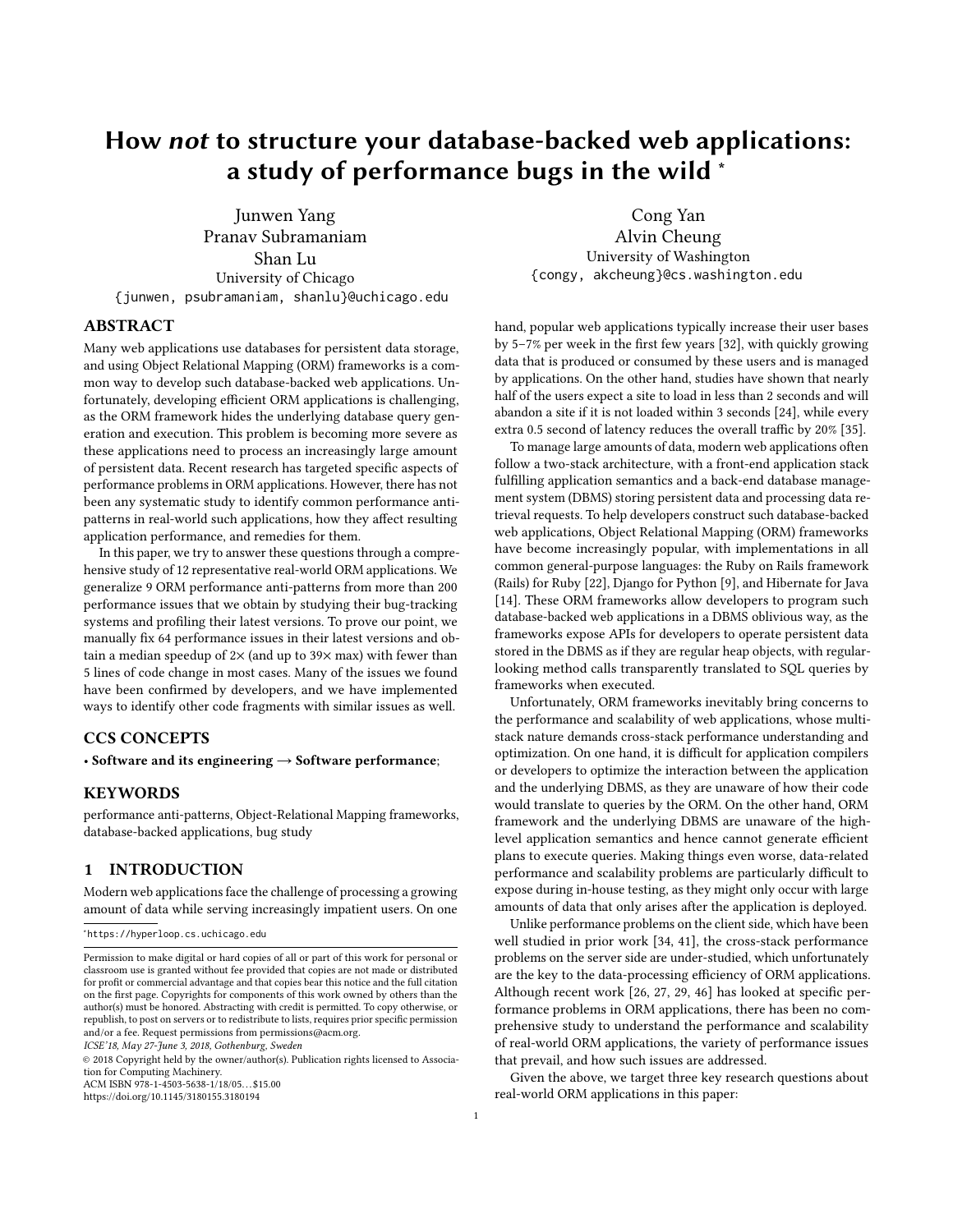- RQ 1: How well do real-world database-backed web applications perform as the amount of application data increases?
- **RQ 2**: What are the common root causes of performance and scalability issues in such applications?
- RQ 3: What are the potential solutions to such issues and can they be applied automatically?

To answer these questions, we conduct a comprehensive twopronged empirical study on a set of 12 Rails applications representing 6 common categories that exercise a wide range of functionalities provided by the ORM framework and DBMS. We choose Rails as it is a popular ORM framework [\[11\]](#page-10-12). We carefully examine 140 fixed performance issues randomly sampled from the bug-tracking systems of these 12 applications. This helps us understand how well these applications performed on real-world data in the past, and what types of performance and scalability problems have been discovered and fixed by end-users and developers in past versions.

To complement the above study, we also conduct thorough profiling and code review of the latest versions of these 12 applications. This investigation helps us understand how these applications currently perform on our carefully synthesized data (to be explained in Section [3\)](#page-2-0), what types of performance and scalability problems still exist in the latest versions, and how they can be fixed.

In terms of findings, for RQ1, our profiling in Section [4](#page-3-0) shows that, under workload that is no larger than today's typical workload, 11 out of 12 studied applications contain pages in their latest versions that take more than two seconds to load and also pages that scale super-linearly. Compared to client-side computation (e.g., executing JavaScript functions in the browser), server-side computation takes more time in most time-consuming pages and often scales much worse. These results motivate research to tackle serverside performance problems in ORM applications.

For RQ2, we generalize 9 ORM performance anti-patterns by thoroughly studying about 200 real-world performance issues, with 140 collected from 12 bug-tracking systems and 64 manually identified by us based on profiling the same set of ORM applications (Section [5\)](#page-4-0). We group these 9 patterns into three major categories— ORM API misuses, database design problems, and trade-offs in application design. All but one of these patterns exist both in previous versions (i.e., fixed and recorded in bug-tracking systems) and the latest versions (i.e., discovered by us through profiling and code review) of these applications. 6 of these anti-patterns appear profusely in more than half of the studied applications. While a few of them have been identified in prior work, the majority of these anti-patterns have not been researched in the past.

Finally, for RQ3, we manually design and apply fixes to the 64 performance issues in the latest versions of these 12 ORM applications (Section [6\)](#page-7-0). Our fixes achieve 2× median speedup (and up to 39 ×) in server-side performance improvement, and reduce the average end-to-end latency of 39 problematic web pages in 12 applications from 4.17 seconds to 0.69 seconds, making them interactive. Most of these optimizations follow generic patterns that we believe can be automated in the future through static analysis and code transformations. As a proof of concept, we implement a simple static checker based on our findings and use it to find hundreds of API misuse performance problems in the latest versions of these applications (Section [7\)](#page-8-0).

<span id="page-1-0"></span>

Figure 1: Structure of an example Rails application

Overall, our comprehensive study provides motivations and guidelines for future research to help avoid, detect, and fix crossstack performance issues in ORM applications. We have prepared a detailed replication package for all the performance-issue study, profiling, and program analysis conducted in this paper. This package is available on the webpage of our Hyperloop project [\[16\]](#page-10-13), a project that aims to solve database-related performance problems in ORM applications.

# <span id="page-1-1"></span>2 BACKGROUND

Our study focuses on applications written in Ruby on Rails (Rails). Ruby is among the top 3 popular languages on GitHub [\[38\]](#page-10-14), and Rails is among the top 3 popular web application frameworks [\[11\]](#page-10-12). Many widely used applications are built upon Rails, such as hulu [\[15\]](#page-10-15), gitlab [\[13\]](#page-10-16), airbnb [\[2\]](#page-10-17), etc. Compared to other popular ORM frameworks such as Django [\[9\]](#page-10-4) and Hibernate [\[14\]](#page-10-5), Rails has 2× more applications on github with 400 more stars than Django and Hibernate combined. As Rails provides similar functionalities as Django and Hibernate, we believe our findings can apply to applications built on top of those frameworks as well.

Like other applications built on top of an ORM framework, Rails applications are structured based on the model-view-controller (MVC) architecture. We illustrate this using an example shown in Figure [1,](#page-1-0) which is abridged from a forum application that allows users to publish posts and comments. First, developers design model classes that inherit from a special ActiveRecord super class, such as User and Message in Figure [1,](#page-1-0) where their corresponding fields are stored persistently in the DBMS. The associations between model classes, chosen from has\_many, has\_one, and belongs\_to, need to be explicitly declared in model classes, such as the "has\_many :messages" specified in the User class and the "belongs\_to :user" specified in the Message class. After that, they design controllers, such as MessagesController.rb in Figure [1](#page-1-0) that contains multiple actions, with each action determining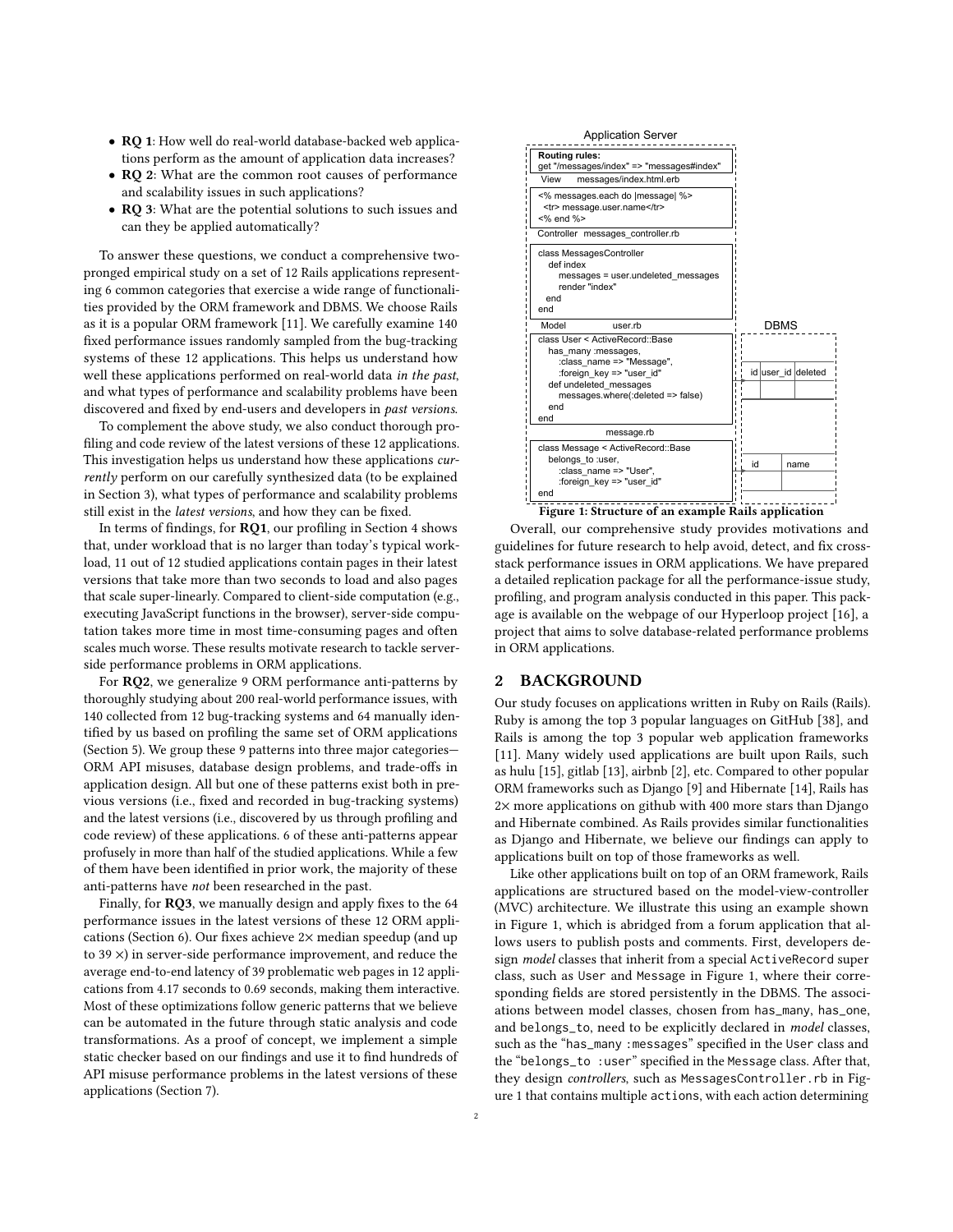Table 1: Details of the applications chosen in our study

<span id="page-2-2"></span>

| Category      | Abbr.<br>Name |               | <b>Stars</b> | Commits | Contributors |
|---------------|---------------|---------------|--------------|---------|--------------|
| Forum         | Ds            | Discourse     | 21238        | 22501   | 568          |
|               | Lo            | Lobster       | 1304         | 1000    | 48           |
| Collaboration | Gi            | Gitlab        | 19255        | 49810   | 1276         |
|               | Re            | Redmine       | 2399         | 13238   | 6            |
| E-commerce    | Sp            | Spree         | 8331         | 17197   | 709          |
|               | Ro            | Ror ecommerce | 1109         | 1727    | 21           |
| Task-         | Fu            | Fulcrum       | 1502         | 697     | 44           |
| management    | Tr            | Tracks        | 835          | 3512    | 62           |
| Social        | Da            | Diaspora      | 11183        | 18734   | 335          |
| Network       | On            | Onebody       | 1592         | 1220    | 6            |
| Map           | <b>OS</b>     | Openstreetmap | 664          | 8000    | 112          |
|               | FF            | Fallingfruit  | 41           | 1106    | 7            |

how the application responds to a specific web-page request. Inside an action there is code to retrieve database data through queries transparently translated by the ORM. Finally, the retrieved data is rendered via views that are often written in a template language, as shown in index.html.erb in Figure [1.](#page-1-0) Such views determine how the retrieved data is displayed in a client's browser.

The life cycle of a Rails application, and ORM applications in general, is as follows. When receiving a client HTTP request like "http://.../messages/index", the application server first looks up the routing rules, shown at the top of Figure [1,](#page-1-0) to map this request to the index action inside MessagesController. When the index action executes, it invokes the @user.undeleted\_messages function, which calls messages. where(...). The call to the Rails API where is dynamically translated to a SQL query by the Rails framework to retrieve data from the DBMS. The query results are then serialized into model objects and stored in @messages. The index action then calls render "index" to render the retrieved data in @messages using the index.html.erb template.

# <span id="page-2-0"></span>3 PROFILING & STUDY METHODOLOGY

This section explains how we profile ORM applications and study their bug-tracking systems, with the goal to understand how they perform and scale in both their latest and previous versions.

#### 3.1 Application Selection

As mentioned in Section [2,](#page-1-1) we focus on Rails applications. Since it is impractical to study all open-source Rails applications (about 200 thousand of them on GitHub [\[12\]](#page-10-18)), we focus on 6 popular application categories<sup>[1](#page-2-1)</sup> as shown in Table [1.](#page-2-2) These 6 categories cover 90% of all Rails applications with more than 100 stars on GitHub. They also cover a variety of database-usage characteristics, such as transaction-heavy (e.g., e-commerce), read-intensive (e.g., social networking), and write-intensive (e.g., forums). Furthermore, they cover both graphical interfaces (e.g., maps) and traditional text-based interfaces (e.g., forums).

We study the top 2 most popular applications in each category, based on the number of "stars" on GitHub. These 12 applications shown in Table [1](#page-2-2) have been developed for 5 to 12 years. They are

Table 2: Some of Gitlab statistics for workload synthesis

<span id="page-2-3"></span>

| #projects                                                                          | #users         | #commits     | #projects | #branches #projects |        |
|------------------------------------------------------------------------------------|----------------|--------------|-----------|---------------------|--------|
| $\leq 1$                                                                           | 74678          | $\leq 1$     | 115246    | $\leq 1$            | 224551 |
| $1 - 5$                                                                            | 31009          | $1 - 5$      | 51499     | $1 - 5$             | 54171  |
| $5 - 10$                                                                           | 5063           | $5 - 10$     | 26429     | $5 - 10$            | 7097   |
| $10 - 20$                                                                          | 2133           | $10 - 20$    | 25797     | $10 - 20$           | 4429   |
| $20 - 100$                                                                         | 1116           | $20 - 100$   | 41939     | $20 - 100$          | 3996   |
| $100 - 1000$                                                                       | 97             | $100 - 1000$ | 23407     | $100 - 1000$        | 3644   |
| >1000                                                                              | $\overline{4}$ | >1000        | 14098     | >1000               | 527    |
| tatistics about (1) the number of users who own certain number of projects; and th |                |              |           |                     |        |

Statistics about (1) the number of users who own certain number of projects; and the number of projects that have certain number of (2) commits and (3) branches. Table 3: Database sizes in MB

<span id="page-2-4"></span>

| Table 5: Database sizes in MD                |    |  |                           |  |  |  |  |  |  |                                             |       |  |
|----------------------------------------------|----|--|---------------------------|--|--|--|--|--|--|---------------------------------------------|-------|--|
| #records Ds Lo Gi Re Sp Ro Fu Tr Da On FF OS |    |  |                           |  |  |  |  |  |  |                                             |       |  |
| 200                                          |    |  |                           |  |  |  |  |  |  | 10 10 11 11 46 30 3 3 10 17 12 9            |       |  |
| 2000                                         | 25 |  | 100 135 35 83 98 10 16 39 |  |  |  |  |  |  | -53                                         | 14 14 |  |
| 20000                                        |    |  |                           |  |  |  |  |  |  | 182 982 764 224 340 233 68 62 200 259 32 62 |       |  |

all in active use and range from 7K lines of code (Lobsters [\[17\]](#page-10-20)) to 145K lines of code (Gitlab [\[13\]](#page-10-16)).

## <span id="page-2-5"></span>3.2 Profiling Methodology

Populating databases. To profile an ORM application, we need to populate its database. Without access to the database contents in the deployed applications, we collect real-world statistics of each application based on its public website (e.g., https://gitlab.com/explore for Gitlab [\[13\]](#page-10-16)) or similar application's website (e.g., amazon [\[3\]](#page-10-21) statistics for e-commerce type applications). We then synthesize database contents based on these statistics along with applicationspecific constraints. Specifically, we implement a crawler that fills out forms on the application webpages hosted on our profiling servers with data automatically generated based on the data type constraints. Our crawler carefully controls how many times each form is filled following the real-world statistics collected above.

Take Gitlab as an example, an application that allows user to manage projects and git repositories. We run a crawler on our own Gitlab installation. Under each generated user account, the crawler first randomly decides how many projects this user should own based on the real-world statistics collected from https://gitlab.com/explore shown in Table [2,](#page-2-3) say  $N$ , and then fills the create project page N times. The crawler continues to create new project commits, branches, tags, and others artifacts in this manner.

Other applications are populated similarly, and we skip the details due to space constraints. Virtual-machine images that contain all these applications and our synthetic database content, as well as data-populating scripts, are available at our project website [\[16\]](#page-10-13).

Scaling input data. We synthesize three sets of database contents for each application that contain 200, 2000, and <sup>20</sup>, <sup>000</sup> records in its main database table, which is the one used in rendering homepage, such as the projects table for Gitlab and Redmine, the posts table for social network applications, etc. Other tables' sizes scale up accordingly following the data distribution statistics discussed above. The total database sizes (in MB) under these three settings are shown in Table [3.](#page-2-4)

When we discuss an application's scalability, we compare its performance among the above three settings. When we discuss an application's performance, we focus on the <sup>20</sup>, 000-record setting, which is a realistic setting for all the applications under study. In fact, based on the statistics we collect, the number of main table

<span id="page-2-1"></span><sup>1</sup>We use the category information as provided by the application developers. For example, Diaspora is explicitly labeled 'social-network' [\[8\]](#page-10-19).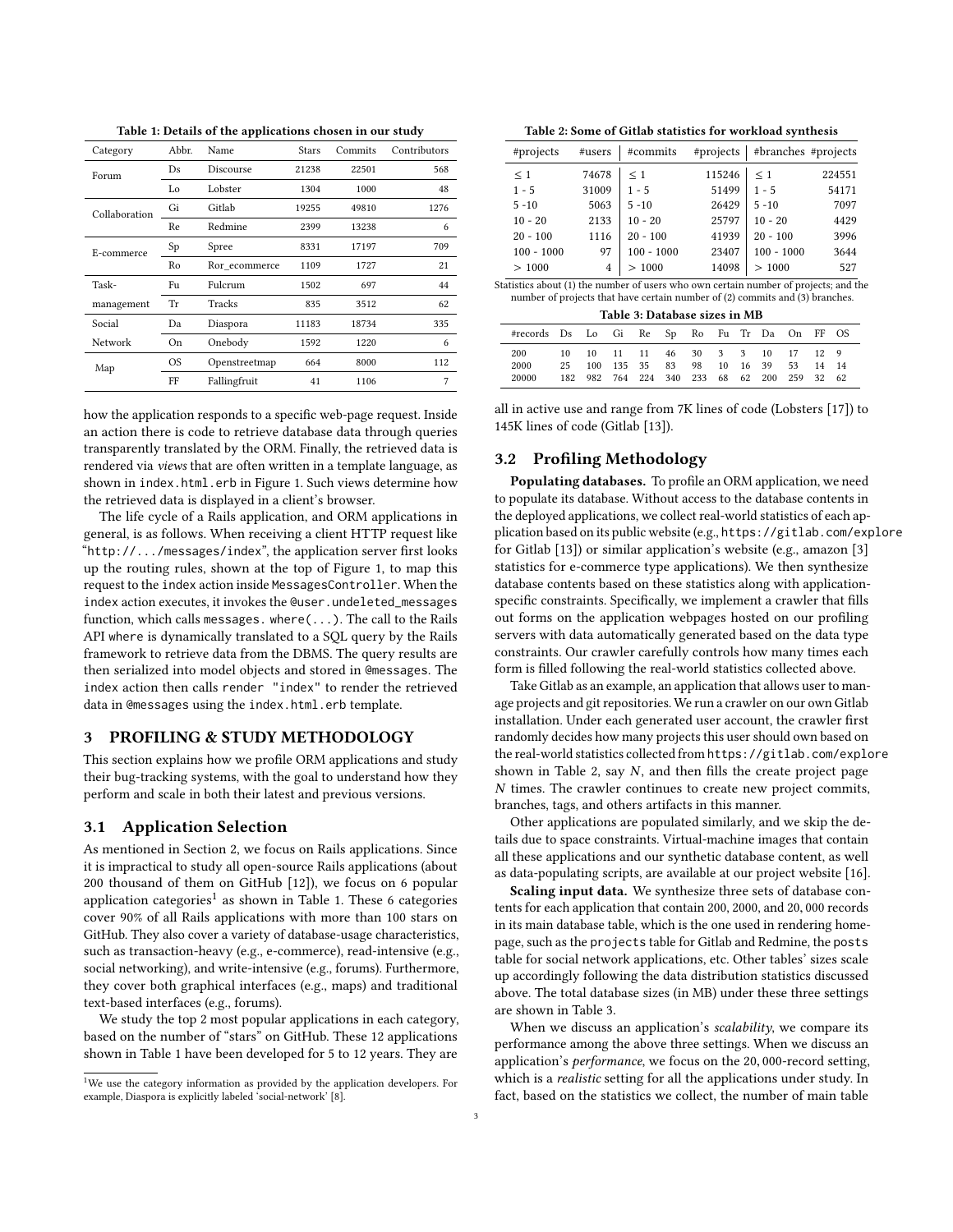Table 4: Numbers of sampled and total issue reports

<span id="page-3-2"></span>

| 17 7 22 22 28 2 2 12 13 5 3 7<br>4607 220 18038 12117 4805 114 158 1470 3206 400 17 650 |  | Ds Lo Gi Re Sp Ro Fu Tr Da On FF OS |  |  |  |  |
|-----------------------------------------------------------------------------------------|--|-------------------------------------|--|--|--|--|
|                                                                                         |  |                                     |  |  |  |  |
|                                                                                         |  |                                     |  |  |  |  |

The upper row shows the number of reports sampled for our study; the lower row shows the total number of reports in each application's bug-tracking system.

records of every application under study is usually larger than <sup>20</sup>, <sup>000</sup> in public deployments of the applications. For example, Lobsters and Tracks' main tables hold the fewest records, <sup>25</sup>, <sup>000</sup> and <sup>26</sup>, 000, respectively. Many applications contain more than 1 million records in their main tables — Spree's official website contains almost 500 million products, Fallingfruit's official website contains more than 1 million locations on map, etc.

Identifying problematic actions. Next, we profile applications to identify actions with potential performance problems. We deploy an application's latest version under Rails production mode on AWS m4.xlarge instance [\[5\]](#page-10-22) with populated databases. We run a Chrome-based crawler [\[6\]](#page-10-23) on another AWS instance to visit links repeatedly and randomly for 2 hours to collect performance pro-files for every action in an application.<sup>[2](#page-3-1)</sup> We repeat this for all three sets of databases shown in Table [3,](#page-2-4) and each set is repeated for 3 times. We then process the log produced by both Chrome and the Rails Active Support Instrumentation API [\[1\]](#page-10-24) to obtain the average end-to-end loading time for every page, the detailed performance breakdown, as well as issued database queries.

For each application, we firstly identify the top 10 most timeconsuming controller actions, among which we further classify an action A as problematic if it either spends more than one second on the server side, meaning that the corresponding end-to-end loading time would likely approach two seconds, making it undesirable for most users [\[24\]](#page-10-1); or its performance grows super-linearly as the database size increases from <sup>200</sup> to <sup>2</sup>, <sup>000</sup> and then to <sup>20</sup>, <sup>000</sup> records. The identified actions are the target of our study on performance and scalability problems as we describe in Section [5](#page-4-0) and [6.](#page-7-0)

# 3.3 Report-Study Methodology

To complement the above profiling that examines the latest version of an application using our synthetic datasets, we also study the performance issues reported by users based on real-world workloads and fixed by developers for past versions of these ORM applications, so that we can understand how well these deployed applications performed in the past.

To do so, we examine each application's bug-tracking system. For 6 applications that contain fewer than 1000 bug reports, as shown in Table [4,](#page-3-2) we manually check every bug report. For applications with 1000 to 5000 bug reports, we randomly sample 100 bug reports that have been fixed and contain the keywords performance, slow, or optimization. For Redmine and Gitlab, which have more than 10,000 bug reports, we sample 200 from them in the same way. By manually checking each report's discussion, source code, and patches, we identify the ones that truly reflect performance problems related to data processing on the server side. Every bug report is crosschecked by at least two authors. This results in 140 reports in total from all 12 applications, as shown in Table [4.](#page-3-2)

<span id="page-3-1"></span>

<span id="page-3-3"></span>



<span id="page-3-4"></span>

Measured for top 10 most time-consuming pages per application. Red line: median; PA: problematic actions from all 12 applications (see Section [3.2\)](#page-2-5)

## 3.4 Threats to Validity

Threats to the validity of our study could come from multiple sources. Applications beyond these 12 applications may not share the same problems as these 12 applications. The profiling workload synthesized by us may not accurately represent the real-world workload. The machine and network settings of our profiling may be different from real users' setting. Our study of each application's bug-tracking system does not consider bug reports that are not fixed or not clearly explained. Despite these aspects, we have made our best effort in conducting a comprehensive and unbiased study, and we believe our results are general enough to guide future research on improving performance of ORM applications.

# <span id="page-3-0"></span>4 PROFILING RESULTS

End-to-end loading time. We identify the 10 pages with the most loading time for every application under the 20,000-record database configuration and plot their average end-to-end page loading time in Figure [2.](#page-3-3) 11 out of 12 applications have pages whose average end-to-end loading time (i.e., from browser sending the URL request to page finishing loading) exceeds 2 seconds; 6 out of 12 applications have pages that take more than 3 seconds to load. Tracks performs the worst: all of its top 10 most time-consuming pages take more than 2 seconds to load. Note that, our workload is smaller or, for some applications, much smaller than today's real-world workload. Considering how the real-world workload's size will continue growing, these results indicate that performance problems are prevalent and critical for deployed Rails applications.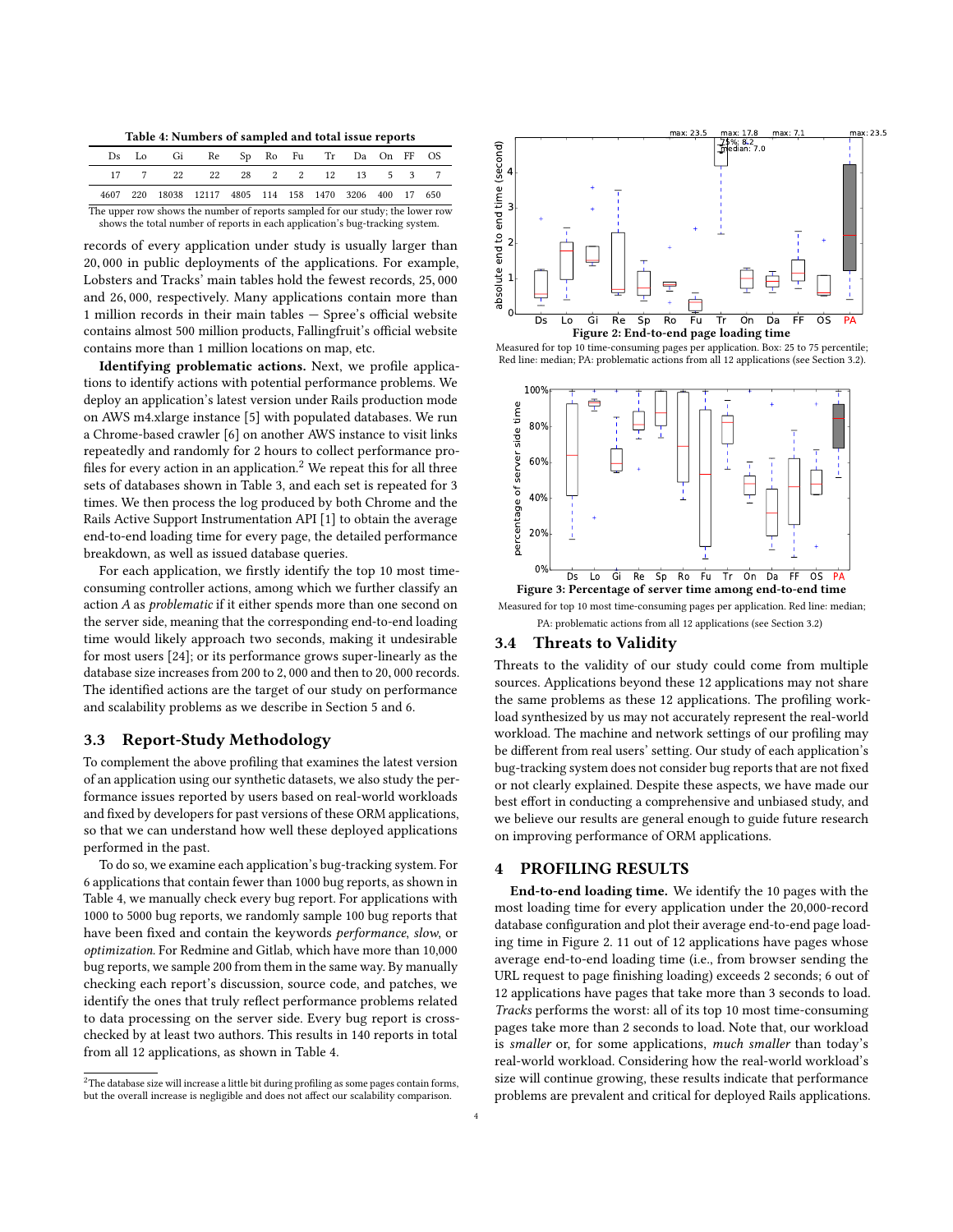<span id="page-4-2"></span>Table 5: Number of problematic actions in each application

| App                                    |  |  |                   |  | Ds Lo Gi Re Sp Ro Fu Tr Da On FF OS |  |
|----------------------------------------|--|--|-------------------|--|-------------------------------------|--|
| slow                                   |  |  |                   |  | 0 0 1 1 3 0 0 0 0 1 0 0             |  |
| not-scalable                           |  |  | 1 1 0 0 0 0 2 0 1 |  | 2 3                                 |  |
| slow & not-scalable 0 5 1 2 0 2 1 10 1 |  |  |                   |  | $\Omega$                            |  |

Server vs. client. We break down the end-to-end loading time of the top 10 pages in each application into server time (i.e., time for executing controller action, including view rendering and data access, on Rails server), client time (i.e., time for loading the DOM in the browser), and network time (i.e., time for data transfer between server and browser). As shown in Figure [3,](#page-3-4) server time contributes to at least 40% of the end-to-end-latency for more than half of the top 10 pages in all but 1 application.<sup>[3](#page-4-1)</sup> Furthermore, over 50% of problematic pages spend more than 80% of the loading time on Rails server, as shown by the rightmost bar (labeled PA) in Figure [3.](#page-3-4) This result further motivates us to study the performance problems on the server side of ORM applications.

Problematic server actions. Table [5](#page-4-2) shows the number of problematic actions for each application identified using the methodology discussed in Section [3.2.](#page-2-5) In total, there are 40 problematic actions identified from the top 10 most time-consuming actions of every application. Among them, 34 have scalability problems and 28 take more than 1 second of server time. Half of the pages that correspond to these 40 problematic actions take more than 2 seconds to load, as shown in the rightmost bar (labeled PA) in Figure [2.](#page-3-3) In addition, we find 64 performance issues in these 40 problematic actions, and we will discuss them in detail in Section [5.](#page-4-0)

# <span id="page-4-0"></span>5 CAUSES OF INEFFICIENCIES

After studying the 64 performance issues in the 40 problematic actions and the 140 issues reported in the applications' bug-tracking systems, we categorize the inefficiency causes into three categories: ORM API misuses, database design, and application design. In the following we discuss these causes and how developers have addressed them. We believe these causes apply to applications built using other ORM frameworks as well, as we will discuss in Section [8.](#page-8-1)

# <span id="page-4-5"></span>5.1 ORM API Misuses

About half of the performance issues that we studied suffer from API misuses. In these cases, performance can be improved by changing how the Rails APIs are used without modifying program semantics or database design. While some of these misuses appear simple, making the correct decision requires deep expertise in the implementation of the ORM APIs and query processing. 5.1.1 Inefficient Computation (IC)

<span id="page-4-6"></span>In these cases, the poorly performing code conducts useful computation but inefficiently. Such cases comprise more than 10% of the performance issues in both bug reports and problematic actions.

Inefficient queries. The same operation on persistent data can be implemented via different ORM calls. However, the performance of the generated queries can be drastically different. This problem has not been well studied before for ORM applications.

Figure [4](#page-5-0) shows two ways that an online shopping system checks if there are product variants whose inventory are not tracked. The

Table 6: Inefficiency causes across 12 applications

 $\overline{a}$ 

<span id="page-4-4"></span>

|                                   | Ds                                                                                                                                                                                                                                                                                                                                                               | Lo               | Gi               | Re               | Sp               | Ro               | Fu                                  | Tr               | Da               | On               | FF               | <b>OS</b>        | Sum            |  |
|-----------------------------------|------------------------------------------------------------------------------------------------------------------------------------------------------------------------------------------------------------------------------------------------------------------------------------------------------------------------------------------------------------------|------------------|------------------|------------------|------------------|------------------|-------------------------------------|------------------|------------------|------------------|------------------|------------------|----------------|--|
|                                   |                                                                                                                                                                                                                                                                                                                                                                  |                  |                  |                  |                  |                  | <b>ORM API Misuse</b>               |                  |                  |                  |                  |                  |                |  |
| IC                                | $\mathbf{0}$                                                                                                                                                                                                                                                                                                                                                     | $\mathbf{0}$     | $\mathbf{0}$     | $\mathbf{0}$     | $\boldsymbol{0}$ | $\mathbf{1}$     | 0                                   | 1                | 2                | $\overline{2}$   | $\overline{2}$   | $\mathbf{0}$     | 8              |  |
|                                   | $\bf{0}$                                                                                                                                                                                                                                                                                                                                                         | $\mathbf{0}$     | 3                | 6                | 5                | $\overline{0}$   | $\overline{0}$                      | $\overline{2}$   | $\overline{2}$   | $\mathbf{0}$     | $\overline{0}$   | $\overline{0}$   | 18             |  |
| UC                                | $\mathbf{0}$                                                                                                                                                                                                                                                                                                                                                     | 3                | $\boldsymbol{0}$ | $\boldsymbol{0}$ | $\boldsymbol{0}$ | 0                | $\boldsymbol{0}$                    | $\boldsymbol{0}$ | $\boldsymbol{0}$ | $\boldsymbol{0}$ | $\overline{c}$   | $\boldsymbol{0}$ | 5              |  |
|                                   | $\mathbf{1}$                                                                                                                                                                                                                                                                                                                                                     | $\mathbf{0}$     | 3                | $\overline{4}$   | $\overline{4}$   | $\mathbf{1}$     | $\mathbf{0}$                        | $\overline{1}$   | $\overline{c}$   | $\mathbf{1}$     | $\bf{0}$         | $\overline{0}$   | 17             |  |
| ID                                | $\theta$                                                                                                                                                                                                                                                                                                                                                         | $\mathbf{1}$     | $\mathbf{0}$     | $\mathbf{0}$     | 3                | $\overline{2}$   | $\mathbf{0}$                        | 3                | $\overline{2}$   | 3                | $\mathbf{0}$     | 1                | 15             |  |
|                                   | 3                                                                                                                                                                                                                                                                                                                                                                | $\mathbf{1}$     | $\overline{4}$   | 5                | 11               | $\overline{0}$   | $\overline{0}$                      | $\overline{2}$   | $\mathbf{1}$     | $\overline{2}$   | $\overline{0}$   | $\mathbf{0}$     | 29             |  |
| UD                                | $\mathbf{0}$                                                                                                                                                                                                                                                                                                                                                     | $\mathbf{0}$     | 1                | $\boldsymbol{0}$ | $\mathbf{0}$     | 0                | $\boldsymbol{0}$                    | 0                | $\mathbf{0}$     | $\mathbf{0}$     | $\mathbf{0}$     | $\boldsymbol{0}$ | 1              |  |
|                                   | $\overline{2}$                                                                                                                                                                                                                                                                                                                                                   | $\mathbf{0}$     | 3                | $\mathbf{1}$     | $\overline{2}$   | $\bf{0}$         | $\overline{0}$                      | $\bf{0}$         | $\mathbf{0}$     | $\mathbf{0}$     | $\mathbf{0}$     | $\mathbf{0}$     | 8              |  |
| $\ensuremath{\mathsf{IR}}\xspace$ | $\mathbf{0}$                                                                                                                                                                                                                                                                                                                                                     | 3                | $\mathbf{1}$     | $\mathbf{0}$     | $\mathbf{0}$     | $\mathbf{0}$     | $\mathbf{0}$                        | $\overline{1}$   | $\mathbf{0}$     | $\mathbf{0}$     | $\mathbf{0}$     | $\mathbf{0}$     | 5              |  |
|                                   | <b>Database Design Problems</b>                                                                                                                                                                                                                                                                                                                                  |                  |                  |                  |                  |                  |                                     |                  |                  |                  |                  |                  |                |  |
| MF                                | 0                                                                                                                                                                                                                                                                                                                                                                | $\boldsymbol{0}$ | 0                | 1                | 0                | $\boldsymbol{0}$ | $\boldsymbol{0}$                    | 0                | $\mathbf{0}$     | $\boldsymbol{0}$ | 1                | 1                | 3              |  |
|                                   | $\mathbf{0}$                                                                                                                                                                                                                                                                                                                                                     | $\overline{2}$   | $\mathbf{0}$     | $\bf{0}$         | $\overline{2}$   | $\mathbf{0}$     | $\bf{0}$                            | $\bf{0}$         | $\bf{0}$         | $\mathbf{0}$     | $\mathbf{1}$     | $\mathbf{0}$     | 5              |  |
| MI                                | $\theta$                                                                                                                                                                                                                                                                                                                                                         | 1                | $\mathbf{0}$     | $\mathbf{0}$     | $\mathbf{0}$     | $\mathbf{0}$     | $\mathbf{0}$                        | 0                | $\mathbf{0}$     | $\mathbf{0}$     | $\overline{c}$   | $\theta$         | 3              |  |
|                                   | 3                                                                                                                                                                                                                                                                                                                                                                | $\mathbf{1}$     | $\overline{4}$   | 6                | 3                | $\mathbf{0}$     | $\mathbf{0}$                        | 3                | 5                | $\mathbf{1}$     | $\mathbf{1}$     | 3                | 30             |  |
|                                   |                                                                                                                                                                                                                                                                                                                                                                  |                  |                  |                  |                  |                  | <b>Application Design Tradeoffs</b> |                  |                  |                  |                  |                  |                |  |
| DT                                | $\mathbf{1}$                                                                                                                                                                                                                                                                                                                                                     | $\mathbf{0}$     | $\boldsymbol{0}$ | $\overline{2}$   | $\boldsymbol{0}$ | 2                | 6                                   | 10               | $\boldsymbol{0}$ | 1                | $\boldsymbol{0}$ | $\boldsymbol{0}$ | 22             |  |
|                                   | 5                                                                                                                                                                                                                                                                                                                                                                | $\mathbf{1}$     | $\mathbf{1}$     | $\mathbf{0}$     | $\bf{0}$         | $\mathbf{1}$     | $\mathbf{0}$                        | 3                | $\mathbf{1}$     | $\Omega$         | $\bf{0}$         | $\overline{2}$   | 14             |  |
| <b>FT</b>                         | 0                                                                                                                                                                                                                                                                                                                                                                | $\overline{2}$   | $\mathbf{0}$     | $\mathbf{0}$     | $\mathbf{0}$     | $\mathbf{0}$     | $\mathbf{0}$                        | $\mathbf{0}$     | $\mathbf{0}$     | $\mathbf{0}$     | $\boldsymbol{0}$ | $\mathbf{0}$     | $\overline{2}$ |  |
|                                   | 3                                                                                                                                                                                                                                                                                                                                                                | $\overline{2}$   | $\overline{4}$   | $\mathbf{0}$     | $\mathbf{1}$     | $\overline{0}$   | $\overline{2}$                      | $\overline{1}$   | $\overline{2}$   | $\overline{1}$   | $\mathbf{1}$     | $\overline{2}$   | 19             |  |
| Sum                               | 18                                                                                                                                                                                                                                                                                                                                                               | 17               | 24               | 25               | 31               | 7                | 8                                   | 27               | 17               | 11               | 10               | 9                | 204            |  |
| ID:                               | Data with white background shows 64 issues from 40 problematic actions<br>Data with gray background shows 140 issues from 12 bug-tracking systems<br>IC:<br><b>Inefficient Computation</b><br>MF:<br>Missing Fields<br>UC:<br>MI:<br><b>Unnecessary Computation</b><br>Missing Indexes<br>DT:<br><b>Inefficient Data Accessing</b><br>Content Display Trade-offs |                  |                  |                  |                  |                  |                                     |                  |                  |                  |                  |                  |                |  |

UD: Unnecessary Data Retrieval FT: Functionality Trade-offs

Inefficient Rendering

Ruby code differs only in the use of any? vs exists?. However, the performance of the generated queries differs substantially: the generated query in Figure [4\(a\)](#page-5-0) scans all records in the variants table to compute the count if no index exists, but that in Figure [4\(b\)](#page-5-0) only needs to scan and locate the first variant record where the predicate evaluates to true. Spree developers discovered and fixed this problem in Spree-6720. [4](#page-4-3) Our profiling finds similar problems. For example, simply replacing any? with exists? in a problematic action of OneBody improves server time by 1.7×. Our static checker that will be discussed in Section [8](#page-8-1) finds that this is a common problem as it appears in the latest versions of 9 out of 12 applications under study.

Another common problem is developers using API calls that generate queries with unnecessary ordering of the results. For example, Ror, Diaspora, and Spree developers use Object.where(c).first to get an object satisfying predicate c instead of Object.find\_by(c), not realizing that the former API orders Objects by primary key after evaluating predicate c. As a fix, both Gitlab and Tracks developers explicitly add except(:order) in the patches to eliminate

<span id="page-4-1"></span> $3$ Part of the server time could overlap with the client time or the network time. However, our measurement shows that the overlap is negligible.

<span id="page-4-3"></span><sup>&</sup>lt;sup>4</sup>We use A-n to denote report number n in application A's bug-tracking system.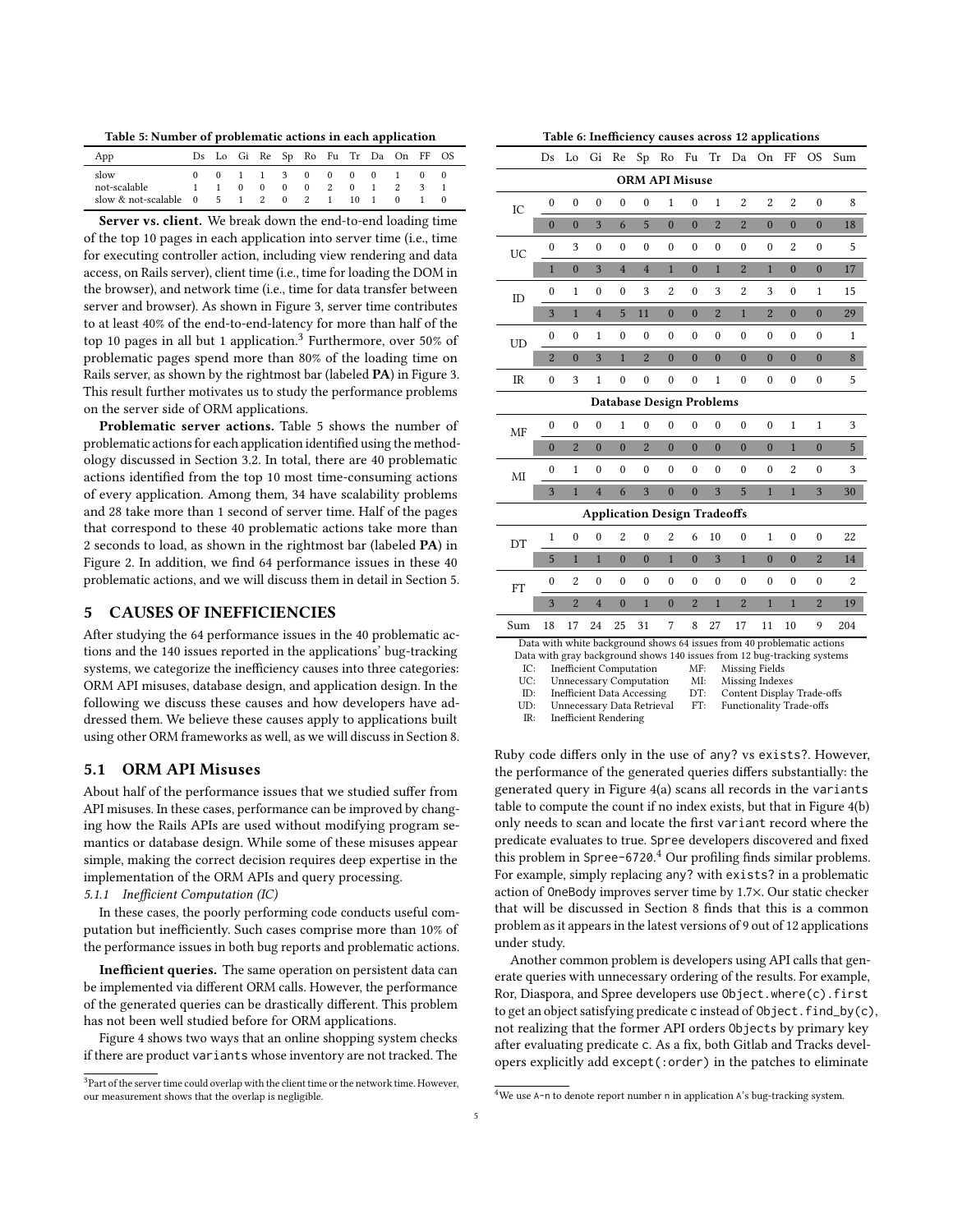<span id="page-5-0"></span>

|                                                                             | Ruby code: variants.where(track inventory: false).any?                     |  |  |  |  |  |  |  |  |  |  |
|-----------------------------------------------------------------------------|----------------------------------------------------------------------------|--|--|--|--|--|--|--|--|--|--|
| Query:                                                                      | <b>SELECT</b> COUNT(*) FROM variants WHERE track inventory = $0$ ?         |  |  |  |  |  |  |  |  |  |  |
| (a) Inefficient                                                             |                                                                            |  |  |  |  |  |  |  |  |  |  |
|                                                                             | Ruby code: variants.where(track_inventory: false).exists?                  |  |  |  |  |  |  |  |  |  |  |
| Query:                                                                      | <b>SELECT</b> 1 AS ONE FROM variants WHERE track inventory = $0$ ? LIMIT 1 |  |  |  |  |  |  |  |  |  |  |
| (b) Efficient<br>Figure 4: Different APIs cause huge performance difference |                                                                            |  |  |  |  |  |  |  |  |  |  |
|                                                                             | $rans = read only attribute names(user)$                                   |  |  |  |  |  |  |  |  |  |  |
|                                                                             | visible custom field values(user).reject do  value                         |  |  |  |  |  |  |  |  |  |  |
|                                                                             | read only attribute names(user). include?                                  |  |  |  |  |  |  |  |  |  |  |
|                                                                             | rans.include?                                                              |  |  |  |  |  |  |  |  |  |  |
| (value.custom field id.to s)<br>end                                         |                                                                            |  |  |  |  |  |  |  |  |  |  |

<span id="page-5-1"></span>Figure 5: A loop-invariant query in Redmine

unnecessary ordering in the queries, further showing how simple changes can lead to drastic performance difference.

Moving computation to the DBMS. As the ORM framework hides the details of query generation, developers often write code that results in multiple queries being generated. Doing so incurs extra network round-trips, or running computation on the server rather than the DBMS, which leads to performance inefficiencies.

For example, the patch of Spree-6720 replaces if(exist?) find; else create with find\_or\_create\_by, where the latter combines two queries that are issued by exist and find/create into one. The patch of Spree-6950 replaces pluck(:total).sum with sum(:total). The former uses pluck to issue a query to load the total column of all corresponding records and then computes the sum in memory, while the latter uses sum to issue a query that directly performs the sum in the DBMS without returning actual records to the server. The patch of Gitlab-3325 replaces pluck(:id)+pluck(:id), which replaces two queries and an inmemory union via + with one SQL UNION query, in effect moving the computation to the DBMS. Such API misuses are very common and occur in many applications as we will discuss in Section [8.](#page-8-1)

There are also more complicated cases where a loop implemented in Ruby can be completely pushed down to DBMS, which has been addressed in previous work using program synthesis [\[29\]](#page-10-10).

Moving computation to the server. Interestingly, there are cases where the computation should be moved to the server from the DBMS. As far as we know, this issue has not been studied before.

For example, in the patch of Spree-6819, developers replace Objects.count with Objects.size in 17 different locations, as count always issues a COUNT query while size counts the Objects in memory if they have already been retrieved from the database by earlier computation. Such issues are also reported in Gitlab-17960.

Summary. Rails, like other ORM frameworks, lets developers implement a given functionality in various ways. Unfortunately, developers often struggle at picking the most efficient option. The deceptive names of many Rails APIs like count and size make this even more challenging. Yet, we believe many cases can be fixed using simple static analyzers, as we will discuss in Section [8.](#page-8-1)

#### <span id="page-5-3"></span>5.1.2 Unnecessary Computation (UC)

More than 10% of the performance issues are caused by (mis)using ORM APIs that lead to unnecessary queries being issued. This type of problems has not been studied before.

<span id="page-5-2"></span>

| + @done = $\{\}$                                            |  |  |  |  |  |  |  |  |  |  |
|-------------------------------------------------------------|--|--|--|--|--|--|--|--|--|--|
| $\omega$ adone = $\omega$ project.todos.find in state       |  |  |  |  |  |  |  |  |  |  |
| (:all. :complete,                                           |  |  |  |  |  |  |  |  |  |  |
| :order => "todos.completed at DESC",                        |  |  |  |  |  |  |  |  |  |  |
| : $\lim$ it => current user.prefs.show number completed,    |  |  |  |  |  |  |  |  |  |  |
| :include => Todo::DEFAULT INCLUDES)                         |  |  |  |  |  |  |  |  |  |  |
| unless current user.prefs.show number completed == $\theta$ |  |  |  |  |  |  |  |  |  |  |
| Figure 6: A query with known results in Tracks              |  |  |  |  |  |  |  |  |  |  |

Loop-invariant queries. Sometimes, queries are repeatedly issued to load the same database contents and hence are unnecessary. For instance, Figure [5](#page-5-1) shows the patch from redmine-23334. This code iterates through every custom field value and retains only those that user has write access to. To conduct this accesspermission checking, in every iteration, read\_only\_attribute\_ names(user) issues a query to get the names of all read-only fields of user, as shown by the red highlighted line in the figure. Then, if value belongs to this read-only set, it will be excluded from the return set of this function (i.e., the reject at the beginning of the loop takes effect). Here, the read\_only\_attribute\_names(user) query returns exactly the same result during every iteration of the loop and causes unnecessary slowdowns. As shown by the green lines in figure, Redmine developers hoist loop invariant read\_only\_attribute\_names(user) outside the loop and achieve more than 20× speedup for the corresponding function for their workload. Similar issues also occur in Spree and Discourse.

Dead-store queries. In such cases, queries are repeatedly issued to load *different* database contents into the same memory object while the object has not been used between the reloads. For example, in Spree, every shopping transaction has a corresponding order record in the orders table. This table has a has\_many association relationship with the line\_items table, meaning that every order contains multiple lines of items. Whenever the user updates his/her shopping cart, the line\_items table would change, at which point the old version of Spree always uses an order.reload to make sure that the in-memory copy of order and its associated line\_items are up-to-date. Later on, developers realize that this repeated reload is unnecessary, because the content of order is not used by the program until check out. Consequently, in Spree-6379, developers remove many order.reload from model classes, and instead add it in a few places in the before\_payment action of the checkout controller, where the order object is to be used.

Queries with known results. A number of issues are due to issuing queries whose results are already known, hence incurring unnecessary network round trips and query processing time. An example is in Tracks-63. As shown in Figure [6,](#page-5-2) the code originally issues a query to retrieve up to show\_number\_completed number of completed tasks. Clearly, when show\_number\_completed is 0, the query always returns an empty set due to limit being 0. Developers later realize that 0 is a very common setting for show\_number\_completed. Consequently, they applied the patch shown in Figure [6](#page-5-2) to only issue the query when needed.

Summary. While similar issues in general purpose programs can be eliminated using classic compiler optimization techniques (e.g., loop invariant motion, dead-store elimination), doing so for ORM applications is difficult as it involves understanding database queries. We are unaware of any compilers that perform such transformations.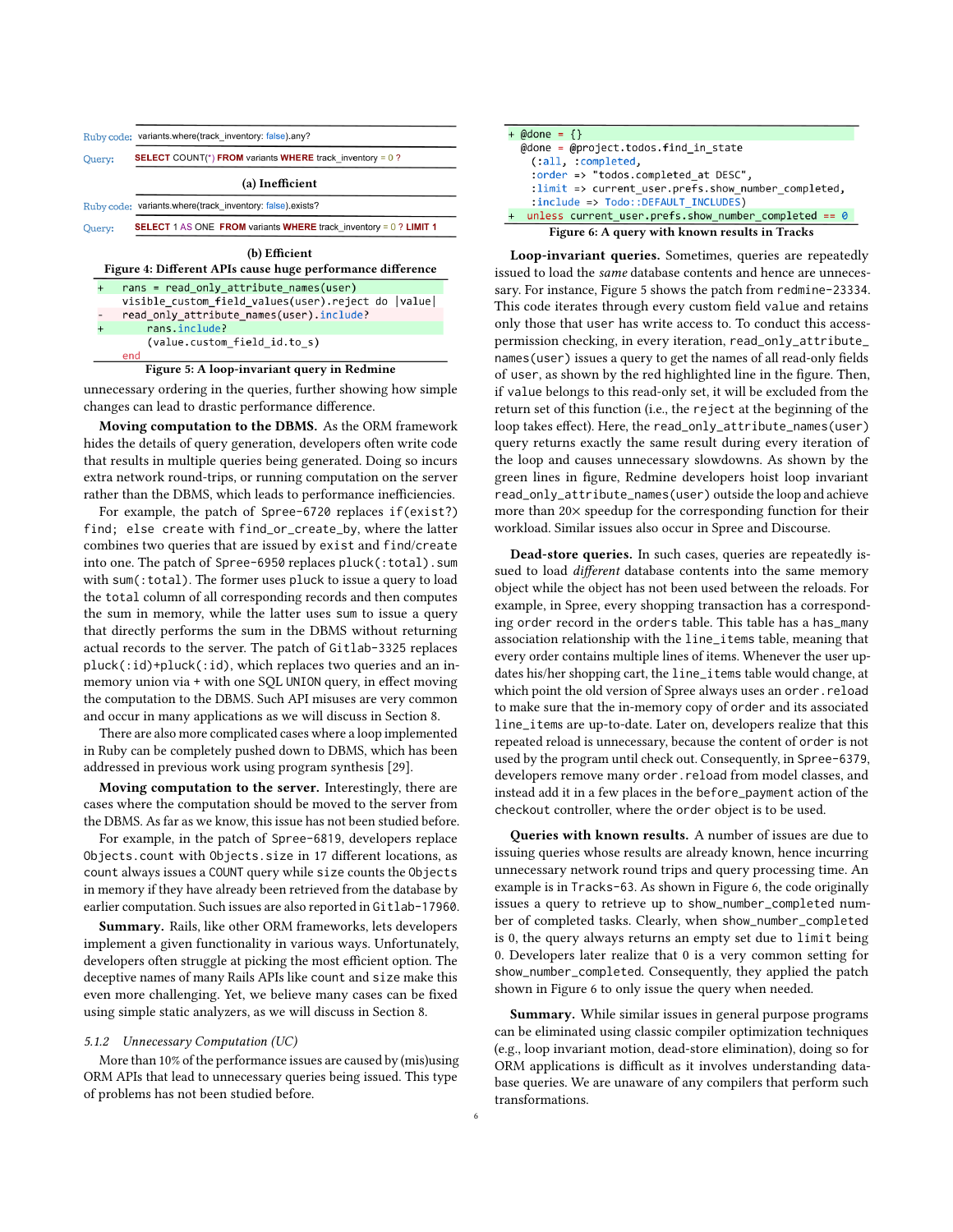<span id="page-6-0"></span>

| $mods = Modernationu\{50\}$                                                                        |  |  |  |  |  |  |  |  |  |  |
|----------------------------------------------------------------------------------------------------|--|--|--|--|--|--|--|--|--|--|
| $mods = Modernation.includes(:story).limit(50)$                                                    |  |  |  |  |  |  |  |  |  |  |
| mods.each do  mod  render mod.story end                                                            |  |  |  |  |  |  |  |  |  |  |
| Figure 7: Inefficient lazy loading in Lobsters                                                     |  |  |  |  |  |  |  |  |  |  |
| products.includes( $\lceil \frac{1}{2} \rceil$ : variants => $\lceil \frac{1}{2} \rceil$ : images, |  |  |  |  |  |  |  |  |  |  |
| - { :option values => :option type }                                                               |  |  |  |  |  |  |  |  |  |  |
| ], :master => $[$ :images, :default price]}])                                                      |  |  |  |  |  |  |  |  |  |  |

# <span id="page-6-1"></span>Figure 8: Inefficient eager loading in Spree

#### 5.1.3 Inefficient Data Accessing (ID)

Problems under this category suffer from data transfer slow downs, including not batching data transfers (e.g., the well-known "N+1" problem) or batching too much data into one transfer.

Inefficient lazy loading. As discussed in Section [2,](#page-1-1) when a set of objects O in table  $T_1$  are requested, objects stored in table  $T_2$ associated with  $T_1$  and O can be loaded together through eager loading. If lazy loading is chosen instead, one query will be issued to load  $N$  objects from  $T_1$ , and then  $N$  separate queries have to be issued to load associations of each such object from  $T_2$ . This is known as the "N+1" query problem. While prior work has studied this problem [\[7,](#page-10-25) [18,](#page-10-26) [28\]](#page-10-27), we find it still prevalent: it appears in 15 problematic actions and 9 performance issues in our study.

Figure [7](#page-6-0) shows an example that we find in the latest version of Lobsters, where the deleted code retrieves 50 mods objects. Then, for each mod, a query is issued to retrieve its associated story. Using eager loading in the added line, all 51 queries (and hence 51 network round-trips) will be combined together. In our experiments, the optimization reduces the end-to-end loading time of the corresponding page from 1.10 seconds to 0.34 seconds.

Inefficient eager loading. However, always loading data eagerly can also cause problems. Specifically, when the associated objects are too large, loading them all at once will create huge memory pressure and even make the application unresponsive. In contrast to the "N+1" lazy loading problem, there is little support for developers to detect eager loading problems.

In Spree-5063, a Spree user complains that their installation performs very poorly on the product search page. Developers found that the problem was due to eager loading shown in Figure [8.](#page-6-1) In the user's workload, while loading 405 products to display on the page, eager loading causes 13811 related variants products containing 276220 option\_values (i.e., product information data) to be loaded altogether, making the page freeze. As shown in Figure [8,](#page-6-1) the patch delays the loading of option\_values fields of variants products. Note that these option\_values are needed by later computation, and the patch delays but not eliminates their loading.

Inefficient updating. Like the "N+1" problem, developers would issue N queries to update N records separately (e.g., objects.each |o| o.update end) rather than merging them into one update (e.g., objects.update\_all). This is reported in Redmine and Spree, and our static checker (to be discussed in Section [8\)](#page-8-1) finds this to be common in the latest versions of 6 out of the 12 studied applications.

#### 5.1.4 Unnecessary Data Retrieval (UD)

Unnecessary data retrieval happens when software retrieves persistent data that is not used later. Prior work has identified this problem in applications built using both Hibernate [\[27\]](#page-10-9) and Rails [\[46\]](#page-10-11). In our study, we find this continues to be a problem in one problematic action in the latest version of Gitlab and 9 performance issue reports. Particularly, fixing the unnecessary data

<span id="page-6-2"></span>

|                                   | milestones/index.html.haml                        |  |  |  |  |  |  |  |  |
|-----------------------------------|---------------------------------------------------|--|--|--|--|--|--|--|--|
|                                   | 1: milestones.each do  milestone                  |  |  |  |  |  |  |  |  |
| 2:                                | render milestone                                  |  |  |  |  |  |  |  |  |
|                                   | $3:$ end                                          |  |  |  |  |  |  |  |  |
|                                   | milestones/ milestone.html.haml                   |  |  |  |  |  |  |  |  |
|                                   | 4: link to milestone.title, milestone.description |  |  |  |  |  |  |  |  |
| (a) Inefficient partial rendering |                                                   |  |  |  |  |  |  |  |  |
|                                   |                                                   |  |  |  |  |  |  |  |  |
|                                   | milestones/index.html.haml                        |  |  |  |  |  |  |  |  |
|                                   | 1: $a =$ link to `m title`, `m descr`             |  |  |  |  |  |  |  |  |
|                                   | 2: milestones.each do  milestone                  |  |  |  |  |  |  |  |  |
| 3:                                | a.gsub(`m title`, milestone.title)                |  |  |  |  |  |  |  |  |
| 4:                                | .gsub(`m descr`, milestone.description)           |  |  |  |  |  |  |  |  |

## (b) Efficient partial rendering

Figure 9: Inefficient partial rendering in Gitlab retrieval in the latest version of Gitlab can drop the end-to-end loading time of its Dashboard/Milestones/index page from 3.0 to 1.1 seconds in our experiments. We also see some unnecessary data retrieval caused by simple misuses of APIs that have similar names  $-$  map( $&$ : id) retrieves the whole record and then returns the id field, yet pluck(:id) only retrieves the id field. 5.1.5 Inefficient Rendering (IR)

<span id="page-6-4"></span>IR reflects a trade-off between readability and performance when a view file renders a set of objects. It has not been studied before.

Given a list of objects to render, developers often use a library function, like link\_to on Line 4 of Figure [9\(a\),](#page-6-2) to render one object and encapsulate it in a partial view file such as \_milestone.html.haml in Figure [9\(a\).](#page-6-2) Then, the main view file index.html.haml simply applies the partial view file repeatedly to render all objects. The inefficiency is that a rendering function like link\_to is repeatedly invoked to generate very similar HTML code. Instead, the view file could generate the HTML code for one object, and then use simple string substitution, such as gsub in Figure [9\(b\),](#page-6-2) to quickly generate the HTML code for the remaining objects, avoiding redundant computation. The latter way of rendering degrades code readability, but improves performance substantially when there are many objects to render or with complex rendering functions.

Although slow rendering is complained, such transformation has not yet been proposed by issue reports. Our profiling finds such optimization speeds up 5 problematic actions by 2.5× on average.

#### <span id="page-6-3"></span>5.2 Database Design Problems

Another important cause of performance problems is suboptimal database design. Fixing it requires changing the database schema. 5.2.1 Missing Fields (MF)

Deciding which object field to be physically stored in database is a non-trivial part of database schema design. If a field can be easily derived from other fields, storing it in database may waste storage space and I/O time when loading an object; if it is expensive to compute, not storing it in database may incur much computation cost. Deciding when a property should be stored persistently is a general problem that has not been studied in prior work.

For example, when we profile the latest version of Openstreetmap [\[19\]](#page-10-28), a collaborative editable map system, we find that a lot of time is spent on generating a location\_name string for every diary based on the diary's longitude, latitude, and language properties stored in the diary\_entry table. Such slow computation results in a problematic action taking 1 second to show only 20 diaries. However, the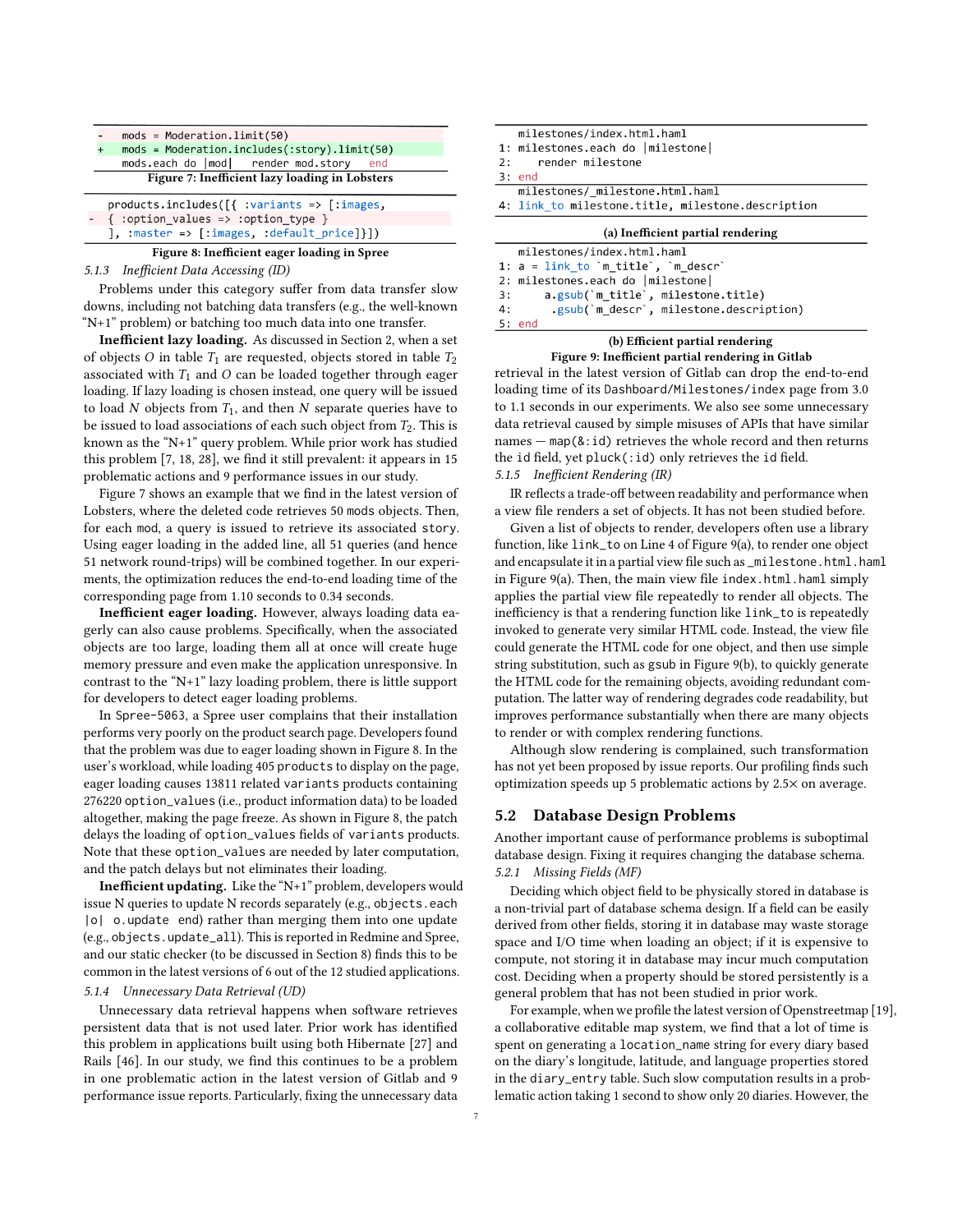location\_name is usually a short string and remains the same value since the location information for a diary changes infrequently. Storing this string physically as a database column avoids the expensive computation. We evaluate this optimization and find it reducing the action time to only 0.36 second.

We observe similar problems in the bug reports of Lobster, Spree, and Fallingfruit, and in the latest version of Redmine, Fallingfruit, and Openstreetmap. Clearly, developers need help on performance estimation to determine which fields to persistently store in database tables.

#### 5.2.2 Missing Database Indexes (MI)

Having the appropriate indexes on tables is important for query processing and is a well-studied problem [\[42\]](#page-10-29). As shown in Table [6,](#page-4-4) missing index is the most common performance problem reported in ORM application's bug tracking systems. However, it only appears in three out of the 40 problematic actions in latest versions. We speculate that ORM developers often do not have the expertise to pick the optimal indexes at the design phase and hence add table indexes in an incremental way depending on which query performance becomes a problem after deployment.

## <span id="page-7-3"></span>5.3 Application Design Trade-offs

Developers fix 33 out of the 140 issue reports by adjusting application display or removing costly functionalities. We find similar design problems in latest versions of 7 out of 12 ORM applications. It is impractical to completely automate display and functionality design. However, our study shows that ORM developers need tool support, which does not exist yet, to be more informed about the performance implication of their application design decisions. 5.3.1 Content Display Trade-offs (DT)

In our study, the most common cause for scalability problems is that a controller action displays all database records satisfying certain condition in one page. When the database size increases, the corresponding page takes a lot of time to load due to the increasing amount of data to retrieve and render. This problem contributes to 15 out of the 34 problematic actions that do not scale well in our study. It also appears in 7 out of 140 issue reports, and is always fixed by pagination, i.e., display only a fixed number of records in one page and allow users to navigate to remaining records.

For example, in Diaspora-5335 developers used the will\_paginate library [\[20\]](#page-10-30) to render 25 contacts per page and allow users to see the remaining contacts by clicking the navigation bar at the bottom of the page, instead of showing all contacts within one page as in the old version. Clearly, good UI designs can both enhance user experience and improve application performance.

Unfortunately, the lack of pagination still widely exists in latest versions of ORM applications in our study. This indicates that ORM developers need database-aware performance-estimation support to remind them of the need to use pagination in webpage design.

# <span id="page-7-1"></span>5.3.2 Application Functionality Trade-offs (FT)

It is often difficult for ORM developers to estimate performance of a new application feature given that they need to know what queries will be issued by the ORM, how long these queries will execute, and how much data will be returned from the database. In our study, all but two applications have performance issues fixed by developers through removing functionality.

<span id="page-7-2"></span>

For example, Tracks-870 made a trade-off between performance and functionality by removing a sidebar on the resulting page. This side bar retrieves and displays all the projects and contexts of the current user, and costs a lot of time for users who have participated in many projects. In the side-bar code, the only data-related part is simply a @sidebar.active\_projects expression, which seems like a trivial heap access but actually issues a SELECT query and retrieves a lot of data from the database.

As another example, our profiling finds that the story.edit action in the latest version of Lobsters takes 1.5 seconds just to execute one query that determines whether to show the guidelines for users when they edit stories, while the entire page takes 2 seconds to load altogether. Since the guidelines object only takes very small amount of space to show on the resulting page, removing such checking has negligible impact to the application functionality, yet it would speed up the loading time of that page a lot.

In general, performance estimation for applications built using ORMs is important yet has not been done before. It is more difficult as compared to traditional applications due to multiple layers of abstraction. We believe combining static analysis with query scalability estimation [\[25,](#page-10-31) [31\]](#page-10-32) will help developers estimate application performance, as we will discuss in Section [8.](#page-8-1)

# <span id="page-7-0"></span>6 FIXING THE INEFFICIENCIES

After identifying the performance inefficiencies in the 40 problematic actions across the 12 studied applications, we manually fix each of them and measure how much our fixes improve the performance of the corresponding application webpages. Our goal is to quantify the importance of the anti-patterns discussed in Section [5.](#page-4-0)

## 6.1 Methodology

We use the same 20,000-record database configuration used in profiling to measure performance improvement. For a problematic action that contains multiple inefficiency problems, we fix one at a time and report the speedup for each individual fix. To fix API-use problems, we change model/view/control files that are related to the problematic API uses; to add missing indexes or fields, we change corresponding Rails migration files; to apply pagination, we use the standard will\_paginate library [\[20\]](#page-10-30). We carefully apply fixes to make sure we do not change the program semantics. Finally, for two actions in Lobster, we eliminate the expensive checking about whether to show user guidelines, as discussed in Section [5.3.2.](#page-7-1)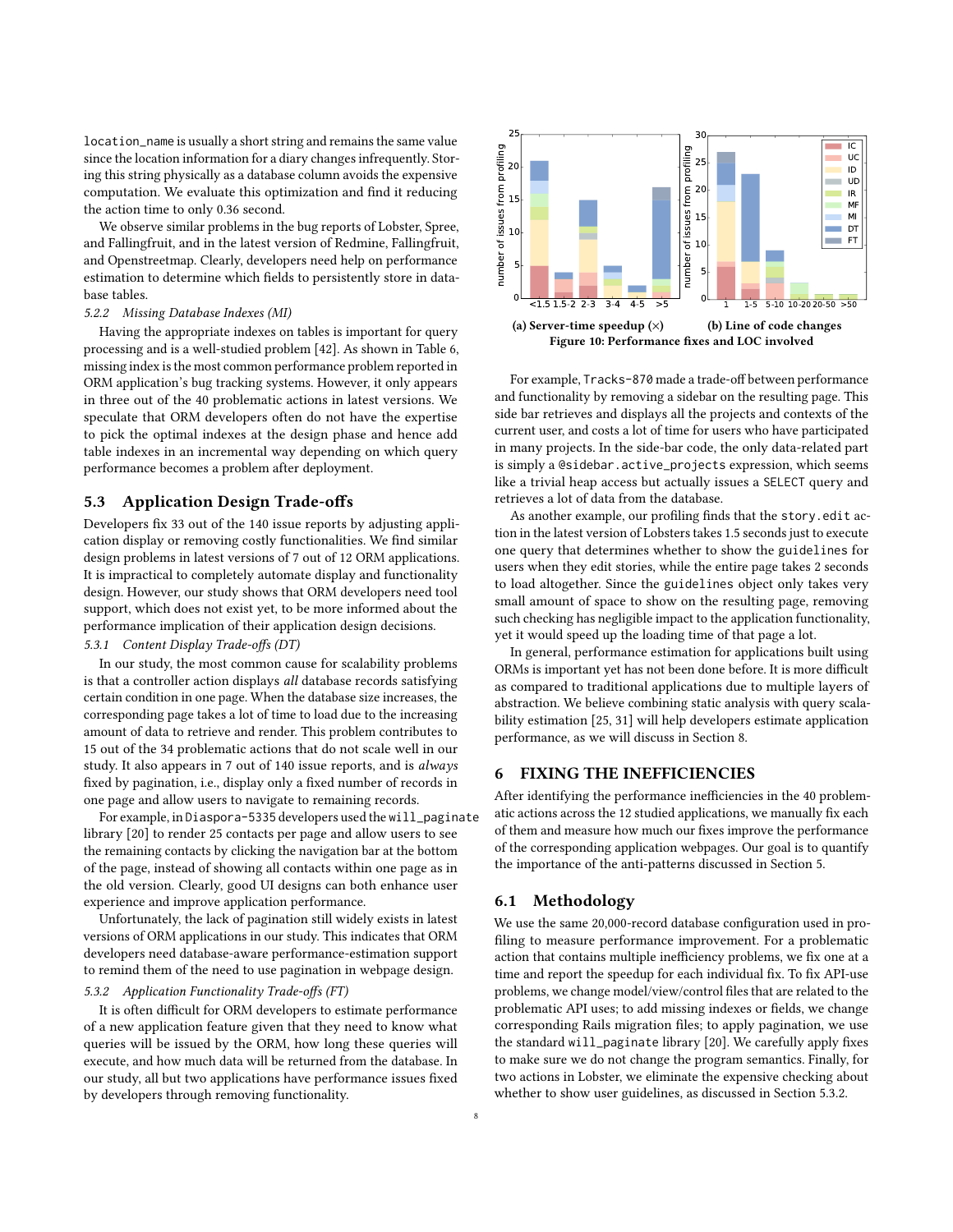# 6.2 Results

In total, 64 fixes are applied across 39 problematic actions  $^5$  $^5$  to solve the 64 problems listed in Table [6.](#page-4-4)

Speedup of the fixes. Figure [10\(a\)](#page-7-2) shows the amount of servertime speedup and the sources of the speedup broken down into different anti-patterns as discussed in Section [5.](#page-4-0)

Many fixes are very effective. About a quarter of them achieve more than 5× speedup, and more than 60% of them achieve more than 2× speedup. Every type of fixes has at least one case where it achieves more than  $2\times$  speedup. The largest speed-up is around  $39\times$ achieved by removing unnecessary feature in StoriesController.new action in Lobsters, i.e., the example we discussed in Section [5.3.2.](#page-7-1)

There are 40 fixes that alter neither the display nor the functionality of the original application. That is, they fix the anti-patterns discussed in Section [5.1](#page-4-5) and [5.2.](#page-6-3) They achieve an average speedup of 2.2×, with a maximum of 9.2× speedup by adding missing fields in GanttsController.show from Redmine.

For all 39 problematic actions, many of which benefit from more than one fix, their average server time is reduced from 3.57 seconds to 0.49 seconds, and the corresponding end-to-end page loading time is reduced from 4.17 seconds to 0.69 seconds, including client rendering and network communication. In other words, by writing code that contains the anti-patterns discussed earlier, developers degrade the performance of their applications by about 6×.

We have reported these 64 fixes to corresponding developers. So far, we have received developers' feedback for 14 of them, all of which have been confirmed to be true performance problems and 7 have already been fixed based on our report.

Simplicity of the fixes. Figure [10\(b\)](#page-7-2) shows the lines of code changes required to implement the fixes. The biggest change takes 56 lines of code to fix (for an inefficient rendering (IR) anti-pattern), while the smallest change requires only 1 line of code in 27 fixes. More than 78% of fixes require fewer than 5 lines. In addition, among the fixes that improve performance by  $3\times$  or more, more than  $90\%$ of them take fewer than 10 lines of code. Around 60% of fixes are intra-procedural, involving only one function.

These results quantitatively show that there is still a huge amount of inefficiency in real-world ORM applications. Much inefficiency can be removed through few lines of code changes. A lot of the fixes can potentially be automated, as we will discuss in Section [8.](#page-8-1)

# <span id="page-8-0"></span>7 FINDING MORE API MISUSES

Some problems described in Section [5.1](#page-4-5) are about simple API misuses. We identify 9 such simple misuse patterns, as listed in Table [7,](#page-8-3) and implement a static analyzer to search for their existence in latest versions of the 12 ORM applications. Due to space constraints, we skip the implementation details. To recap, these 9 API patterns cause performance losses due to "An Inefficient Query"  $(1, 2)$ ,  $(3)$ , "Moving Computation to the DBMS"  $(7)$ ,  $(8)$ ,  $(9)$ ), "Moving Computation to the Server"  $(5)$ , "Inefficient Updating"  $(4)$ , and "Unnecessary Data Retrieval"  $(\circled{\scriptstyle 6})$ , as discussed in Section [5.1.](#page-4-5)

As shown in Table [7,](#page-8-3) every API misuse pattern still exists in at least one application's latest version. Worse, 4 patterns each

| Table 7: API misuses we found in the latest versions |
|------------------------------------------------------|
|------------------------------------------------------|

<span id="page-8-3"></span>

| App.          | $\mathbf{1}$                                                                                                                                                                                                                                                                                                                                                                                   | $\mathbf{2}^{\prime}$ | $\overline{\mathbf{3}}$ | $\overline{4}$   | $\left(5\right)$ | 6 <sup>2</sup> | 7                        | 8                    | 9                        | <b>SUM</b> |  |  |  |
|---------------|------------------------------------------------------------------------------------------------------------------------------------------------------------------------------------------------------------------------------------------------------------------------------------------------------------------------------------------------------------------------------------------------|-----------------------|-------------------------|------------------|------------------|----------------|--------------------------|----------------------|--------------------------|------------|--|--|--|
| Ds            | 8                                                                                                                                                                                                                                                                                                                                                                                              | 61                    | $\bf{0}$                | $\boldsymbol{0}$ | 6                | 6              | 3                        | $\mathbf{0}$         | $\mathbf{1}$             | 85         |  |  |  |
| Lo            | $\mathbf{1}$                                                                                                                                                                                                                                                                                                                                                                                   | 38                    | $\mathbf{0}$            | $\boldsymbol{0}$ | $\mathbf{0}$     | 5              | $\mathbf{1}$             | $\mathbf{0}$         | $\mathbf{0}$             | 45         |  |  |  |
| Gi            | 7                                                                                                                                                                                                                                                                                                                                                                                              | 3                     | $\mathbf{0}$            | 1                | 6                | 3              | 3                        | $\theta$             | $\mathbf{0}$             | 23         |  |  |  |
| Re            | 3                                                                                                                                                                                                                                                                                                                                                                                              | 32                    | $\mathbf{0}$            | $\mathbf{1}$     | 16               | 7              | $\mathbf{0}$             | $\theta$             | $\theta$                 | 59         |  |  |  |
| Sp            | 2                                                                                                                                                                                                                                                                                                                                                                                              | 10                    | $\mathbf{0}$            | $\boldsymbol{0}$ | $\mathbf{0}$     | $\mathbf{0}$   | 7                        | 1                    | $\theta$                 | 20         |  |  |  |
| Ro            | $\theta$                                                                                                                                                                                                                                                                                                                                                                                       | 7                     | $\theta$                | 1                | 1                | $\theta$       | $\overline{2}$           | $\theta$             | $\theta$                 | 11         |  |  |  |
| Fu            | $\mathbf{0}$                                                                                                                                                                                                                                                                                                                                                                                   | $\mathbf{0}$          | $\mathbf{0}$            | $\boldsymbol{0}$ | 2                | $\mathbf{0}$   | $\mathbf{0}$             | $\mathbf{0}$         | $\mathbf{0}$             | 2          |  |  |  |
| Tr            | 4                                                                                                                                                                                                                                                                                                                                                                                              | 22                    | $\mathbf{0}$            | 1                | 3                | $\mathbf{0}$   | $\mathbf{0}$             | $\mathbf{0}$         | $\mathbf{0}$             | 30         |  |  |  |
| Da            | 5                                                                                                                                                                                                                                                                                                                                                                                              | 42                    | 1                       | 1                | $\mathbf{0}$     | 8              | $\mathbf{0}$<br>$\theta$ | $\theta$<br>$\theta$ | $\mathbf{0}$<br>$\theta$ | 57<br>76   |  |  |  |
| On            | 10                                                                                                                                                                                                                                                                                                                                                                                             | 60                    | $\mathbf{0}$            | $\theta$         | 6                | $\mathbf{0}$   |                          |                      |                          |            |  |  |  |
| FF            | $\overline{2}$                                                                                                                                                                                                                                                                                                                                                                                 | $\mathbf{0}$          | $\theta$                | 2                | $\theta$         | $\theta$       | $\theta$                 | $\theta$             | $\theta$                 | 4          |  |  |  |
| OS            | $\mathbf{0}$                                                                                                                                                                                                                                                                                                                                                                                   | 12                    | $\mathbf{0}$            | $\boldsymbol{0}$ | 2                | $\overline{2}$ | $\theta$                 | $\mathbf{0}$         | $\mathbf{0}$             | 16         |  |  |  |
| <b>SUM 42</b> |                                                                                                                                                                                                                                                                                                                                                                                                | 287                   | 1                       | 7                | 42               | 31             | 16                       | $\mathbf 1$          | $\mathbf{1}$             | 428        |  |  |  |
|               | (1): any? $⇒$ exists?<br>$(2)$ :where.first $\Rightarrow$ find_by<br>$(3): \star \Rightarrow \star$ .except(:order)<br>$4$ : each.update $\Rightarrow$ update_all<br>$(5)$ : .count $\Rightarrow$ .size<br>$(6)$ : .map $\Rightarrow$ .pluck<br>$(8)$ : pluck + pluck $\Rightarrow$ SQL-UNION<br>7) pluck.sum ⇒ sum<br>$(9)$ : if exists? find else create end $\Rightarrow$ find_or_create_by |                       |                         |                  |                  |                |                          |                      |                          |            |  |  |  |

occur in over 30 places across more than 5 applications. We have checked all these 428 places and confirmed each of them. For further confirmation, we posted them to corresponding application's bugtracking system, and every category has issues that have already been confirmed by application developers. 53 API misuses have been confirmed, and 29 already fixed in their code repositories based on our bug reports. None of our reports has been denied.

Only 3 out of these 428 API misuses coincide with the 64 performance problems listed in Table [6](#page-4-4) and fixed in Section [6.](#page-7-0) This is because most of these 428 cases do not reside in the 40 problematic actions that we have identified as top issues in our profiling. However, they do cause unnecessary performance loss, which could be severe under workloads that differ from those used in our profiling.

In sum, the above results confirm our previously identified issues, and furthermore indicate that simple API misuses are pervasive across even the latest versions of these ORM applications. Yet, there are many other types of API misuse problems discussed in Section [5.1](#page-4-5) that cannot be detected simply through regular expression matching and will require future research to tackle.

## <span id="page-8-1"></span>8 DISCUSSION

In this section, we summarize the lessons learned and highlight the new research opportunities that are opened up by our study.

Improving ORM APIs. Our study shows that many misused APIs have confusing names, as listed in Table [7,](#page-8-3) but are translated to different queries and have very different performance. Renaming some of these APIs could help alleviate the problem. Adding new APIs can also help developers write well-performing code without hurting code readability. For example, if Rails provides native API support for taking union of two queries' results like Django [\[9\]](#page-10-4) does, there will be fewer cases of inefficient computation, such as those discussed in Section [5.1.1.](#page-4-6) As another example, better rendering API supports could help eliminate inefficient partial render

<span id="page-8-2"></span> $^5\rm{Among}$  the 40 problematic actions identified by our profiling, 1 of them (from GitLab) spends most of its time in file-system operations and cannot be sped up unless its core functionality is modified.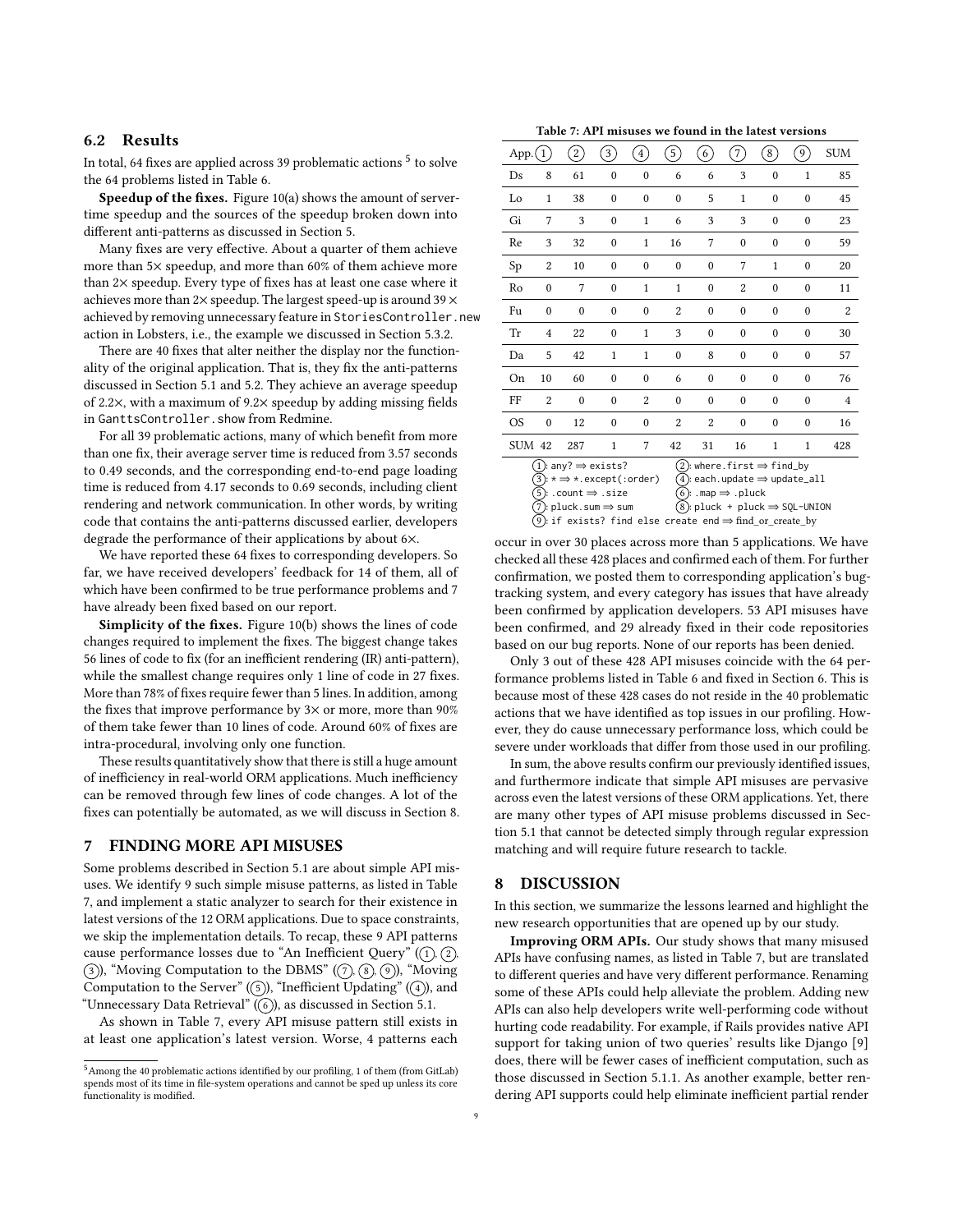problem discussed in Section [5.1.5.](#page-6-4) To our best knowledge, no ORM framework provides this type of rendering support.

Support for design and development of ORM applications. Developers need help to better understand the performance of their code, especially the parts that involve ORM APIs. They should focus on not only loops but ORM library calls (e.g., joins) in performance estimation, since these calls often execute database queries and can be expensive in terms of performance. Building static analysis tools that can estimate performance and scalability of ORM code snippets will alleviate some of the API misuses. More importantly, this can help developers design better application functionality and interfaces, as discussed in Section [5.3.](#page-7-3)

Developers will also benefit from tools that can aid in database design, such as suggesting fields to make persistent, as discussed in Section [5.2.](#page-6-3) While prior work focuses on index design [\[4\]](#page-10-33), little has been done on aiding developers to determine which fields to make persistent. As the ORM application already contains information on how each object field is computed and used, this provides a great opportunity for program analysis to further help in both aspects.

Compiler and runtime optimizations. While some performance issues are related to developers' design decisions, we believe that others can be detected and fixed automatically. Previous work has already tackled some of the issues such as pushing computation down to database through query synthesis [\[29\]](#page-10-10), query batching [\[28,](#page-10-27) [40\]](#page-10-34), and avoiding unnecessary data retrieval [\[27\]](#page-10-9). There are still many automatic optimization opportunities that remain unstudied. This ranges from checking for API misuses, as we discussed in Section [7,](#page-8-0) to more sophisticated database-aware optimization techniques to remove unnecessary computation (Section [5.1.2\)](#page-5-3) and inefficient queries (Section [5.1.1\)](#page-4-6).

Besides static compiler optimizations, runtime optimizations or trace-based optimization for ORM frameworks are further possibilities for future research, such as automatic pagination for applications that render many records, runtime decisions to move computation between the server and the DBMS, runtime decisions to switch between lazy and eager loading, and runtime decisions about whether to remove certain expensive functionalities as discussed in Section [5.3.2.](#page-7-1) Automated tracing and trace-analysis tools can help model workloads and workload changes, which can then be used to adapt database and application designs automatically. Such tools will need to understand the ORM framework and the interaction among the client, server, and DBMS.

Generalizing to other ORM frameworks. Our findings and lessons apply to other ORM frameworks as well. The database design (Section [5.2\)](#page-6-3) and application design trade-offs (Section [5.3\)](#page-7-3) naturally apply across ORMs. Most of the API use problems (Section [5.1\)](#page-4-5), like unnecessary computation (UC), data accessing (ID, UD), and rendering (IR), are not limited to specific APIs and hence are general. While the API misuses listed in Table [7](#page-8-3) may appear to be Rails specific, there are similar misuses in applications built upon Django ORM [\[9\]](#page-10-4) as well: exists() is more efficient than count>0  $( \widehat{\mathfrak{u}} )$ ; filter().get() is faster than filter().first  $( \widehat{\mathfrak{u}} )$ ; clear  ${\sf \_ordering}$ (True) is like except(:order) ( $\cal$ 3); all.update can batch updates  $(4)$ ; len() is faster than count() with loaded arrays ( $($ 5)); only() is like pluck( $)($  $($  $6)$ ); aggregate (Sum) is like sum in Rails  $(2)$ ; union allows two query results to be unioned in database  $(\circledast)$ ; get\_or\_create is like find\_or\_create\_by in Rails  $(\circledast)$ . We

sampled 15 issue reports each from top 3 popular Django applications on GitHub. As shown below, these 45 performance issues fall into the same 8 anti-patterns our 140 Rails issue reports fall into:

|                   |   |    | IC UC ID UD MF MI DT FT |  |  |
|-------------------|---|----|-------------------------|--|--|
| Redash [21]       |   | 6. | $_{0}$                  |  |  |
| Zulip $[23]$      | 5 |    |                         |  |  |
| Django-CMS [10] 0 | 9 |    | $_{0}$                  |  |  |

# 9 RELATED WORK

Empirical studies. Previous work confirmed that performance bugs are prevalent in open-source C/Java programs and often take developers longer time to fix than other types of bugs [\[33,](#page-10-38) [47\]](#page-10-39). Prior work [\[41\]](#page-10-7) studied the performance issues in JavaScript projects. We target performance problems in ORM applications that are mostly related to how application logic interacts with underlying database and are very different from those in general purpose applications. Our recent work [\[46\]](#page-10-11) looked into the database performance of ORM applications and discussed how better database optimization and query translation can improve ORM application performance. No issue report study or thorough profiling was done. In contrast, our paper performs a comprehensive study on all types of performance issues reported by developers and discovered using profiling. Unnecessary data retrieval (UD), content display trade-offs (DT), and part of the inefficient data accessing (ID) anti-patterns are the only overlap between this study and our previous work [\[46\]](#page-10-11) .

Inefficiencies in ORM applications. Previous work has addressed specific performance problems in ORM applications, such as locating unneeded column data retrieval [\[27\]](#page-10-9), N+1 query [\[26\]](#page-10-8), pushing computation to the DBMS [\[29\]](#page-10-10), and query batching [\[28,](#page-10-27) [40,](#page-10-34) [45\]](#page-10-40). While effective, these tools do not touch on many anti-patterns discussed in our work, like unnecessary computation (UC), inefficient rendering (IR), database designs (MF, MI), functionality trade-offs (FT), and also do not completely address anti-patterns like inefficient computation (IC) and inefficient data accessing (ID).

Performance issues in other types of software. Much research was done to detect and fix performance problems in general purpose software [\[30,](#page-10-41) [33,](#page-10-38) [36,](#page-10-42) [37,](#page-10-43) [39,](#page-10-44) [43,](#page-10-45) [44\]](#page-10-46). Detecting and fixing ORM performance anti-patterns require a completely different set of techniques that understand ORM and underlying database queries.

## 10 CONCLUSION

Database-backed web applications are widely used and often built using ORM frameworks. We conduct a comprehensive study to understand how well such applications perform and scale with the data they manage. By profiling the latest versions of 12 representative ORM applications and studying their bug-tracking systems, we find 9 types of ORM performance anti-patterns and many performance problems in the latest versions of these applications. Our findings open up new research opportunities to develop techniques that can help developers solve performance issues in ORM applications.

# 11 ACKNOWLEDGEMENTS

This work is supported in part by the National Science Foundation through grants IIS-1546083, IIS-1651489, IIS-1546543, OAC-1739419, CNS-1514256, CCF-1514189, and CNS-1563788; DARPA award FA8750-16-2-0032; DOE award DE-SC0016260; gifts from Adobe, Google, and the CERES Center for Unstoppable Computing.